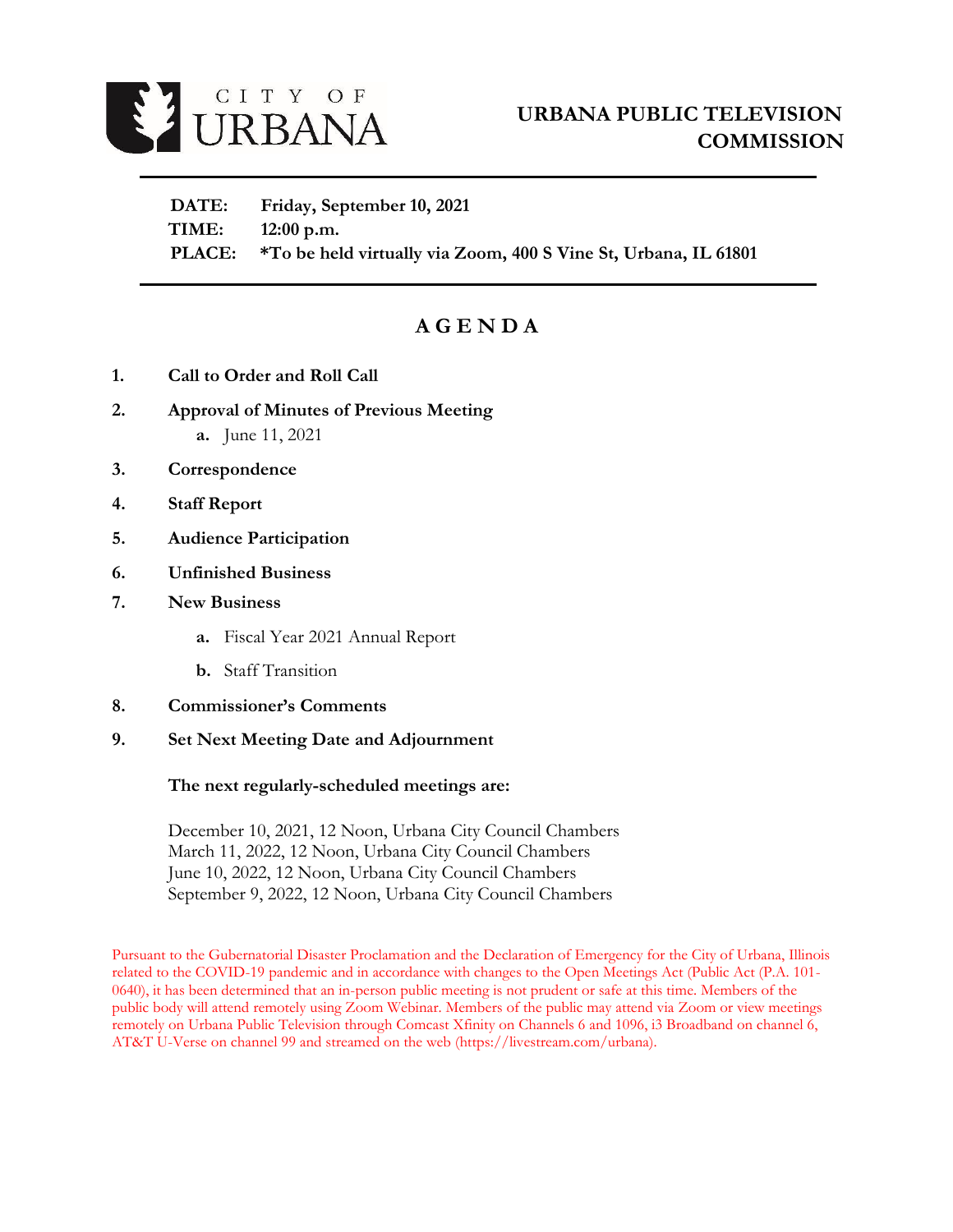You are invited to a Zoom webinar. When: Sep 10, 2021 12:00 PM Central Time (US and Canada) Topic: UPTV Commission

Please click the link below to join the webinar: https://us02web.zoom.us/j/89725275346 Or One tap mobile : US: +13126266799,,89725275346# or +13017158592,,89725275346# Or Telephone: Dial(for higher quality, dial a number based on your current location): US: +1 312 626 6799 or +1 301 715 8592 or +1 929 205 6099 or +1 669 900 6833 or +1 253 215 8782 or +1 346 248 7799 Webinar ID: 897 2527 5346 International numbers available: https://us02web.zoom.us/u/kbyLZCZod

## **PUBLIC INPUT**

The City of Urbana welcomes Public Input during open meetings of the City Council, the City Council's Committee of the Whole, City Boards and Commissions, and other City-sponsored meetings. Our goal is to foster respect for the meeting process, and respect for all people participating as members of the public body, city staff, and the general public. The City is required to conduct all business during public meetings. The presiding officer is responsible for conducting those meetings in an orderly and efficient manner.

Public Input will be taken in the following ways:

## **Zoom Webinar Participant**

Click on the link listed in the agenda to join the Webinar. You must provide your name and email address in order to join the Webinar. If you wish to speak during Public Input, "raise your hand" and wait to be called on by the meeting host. You must state your first and last name for the meeting record. Participants will be muted except when they are called on to speak; video will remain off for all members of the public when speaking.

## **Telephone Participant**

Call the phone number listed on the Agenda. Enter the Webinar ID followed by the # key. All callers are muted by default. If you wish to speak, "raise your hand" by pressing \*9 once. When you are called on by the host or presiding officer, you will be un-muted. You must state your first name and last name for the meeting record.

#### **Email Input**

Public comments must be received prior to the closing of the meeting record (at the time of adjournment unless otherwise noted) at the following: [uptv@urbanaillinois.us.](file://///Zota/IT$/UPTV/UPTVCommission/Agendas/2020/uptv@urbanaillinois.us) The subject line of the email must include the words "PUBLIC INPUT" and the meeting date. Emailed public comments labeled as such will be incorporated into the public meeting record, with personal